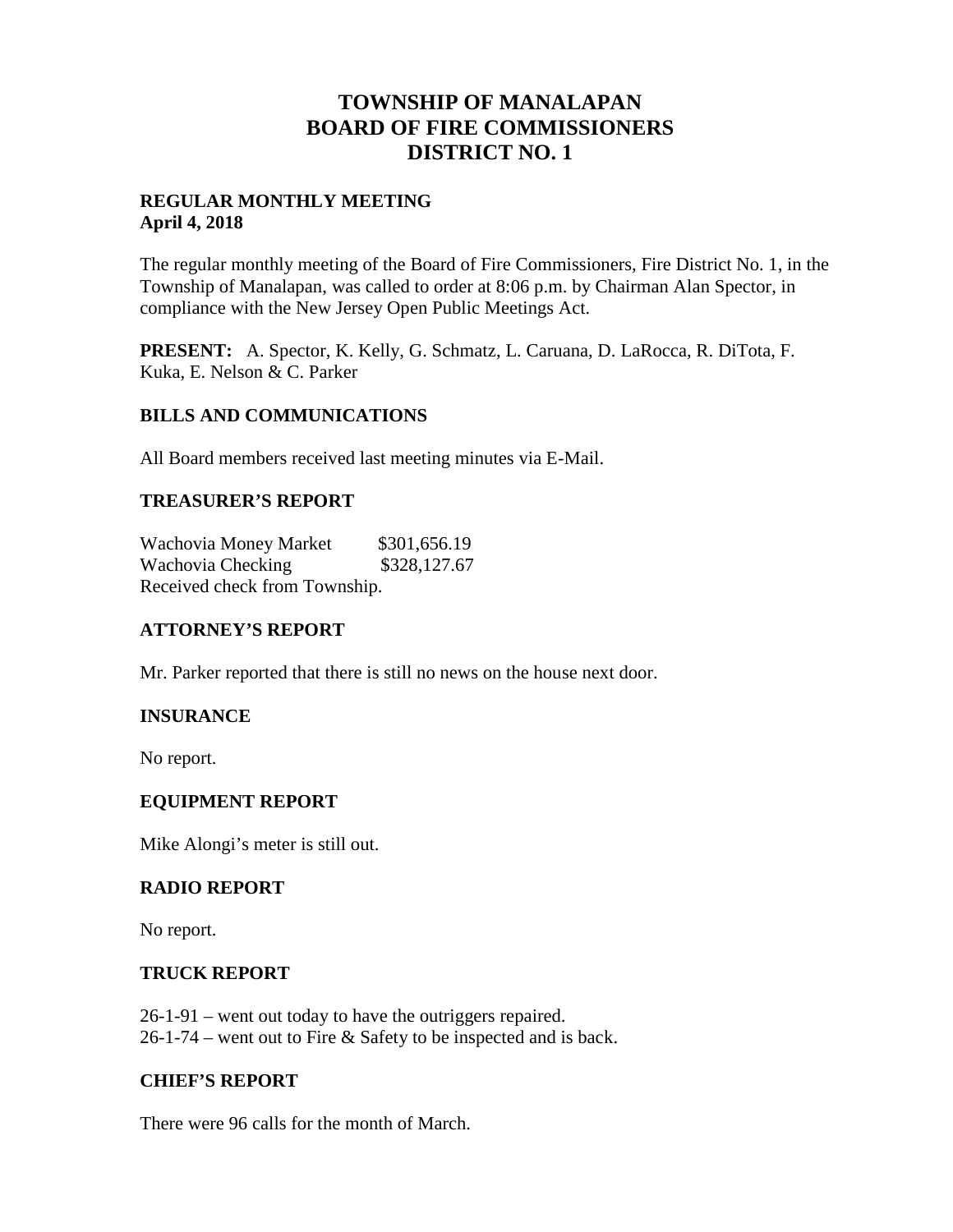# **ASSOCIATION REPORT**

Discussion held regarding repair of roof.

#### **TRUSTEES' REPORT**

No report.

#### **OLD BUSINESS**

See attached.

#### **NEW BUSINESS**

Commissioner LaRocca made a motion to pay all vouchers; this was seconded by Commissioner Kelly. All voted aye.

Ladders and old packs were placed on eBay for auction.

Commissioner LaRocca made a motion for \$3,534 to Ken's Body Works to repair the rust on 26-1-73; this was seconded by Commissioner Kelly. All voted aye.

Commissioner Schmatz made a motion not to exceed \$1,000 to purchase light sconces for the meeting room; this was seconded by Commissioner Kelly. All voted aye.

Discussion was held about moving trucks between the two houses.

Commissioner Spector made a motion for \$450 to purchase and install running boards from Suburban Cap for 26-1-87; this was seconded by Commissioner Kelly. All voted aye.

Commissioner Schmatz made a motion not to exceed \$6,000 to send 6 members to the Firehouse Expo in Nashville from October 16 - 19; this was seconded by Commissioner LaRocca. All voted aye.

Commissioner LaRocca made a motion not to exceed \$4,300 for our 1/3 share of the purchasing of a facefit testing machine along with Millhurst and Englishtown fire companies; this was seconded by Commissioner Kelly. All voted aye.

Commissioner Schmatz made a motion not to exceed \$3,000 to install a manual transfer switch on the generator; this was seconded by Commissioner LaRocca. All voted aye.

Meeting opened to the public at 9:24 p.m.

A motion was made by Commissioner Spector to adjourn; it was seconded by Commissioner Kelly and all voted aye.

Meeting adjourned at 9:26 p.m.

Respectfully submitted, Kenneth Kelly, Clerk